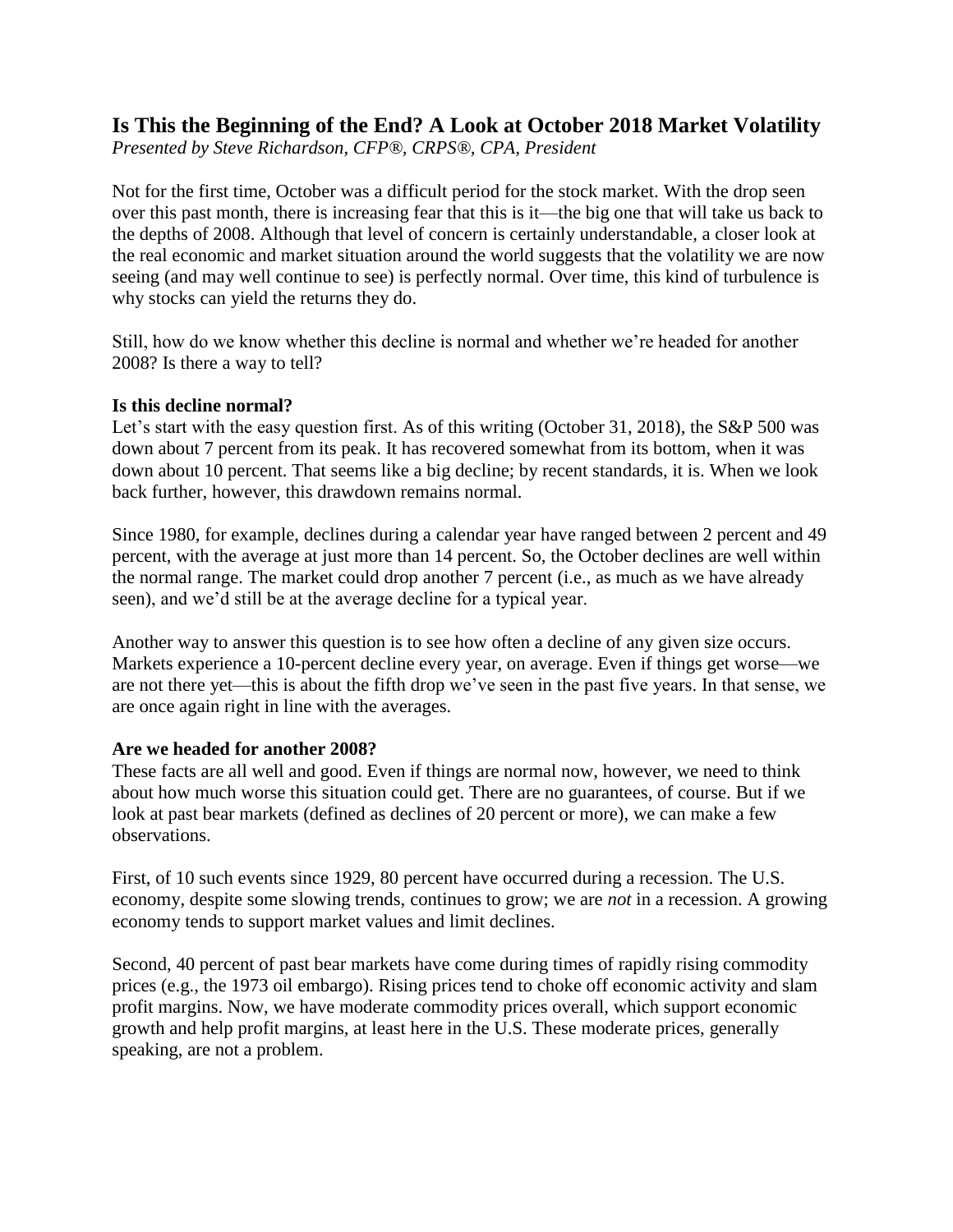Third, during 40 percent of past bear markets, the Federal Reserve has aggressively raised interest rates. While rates have been rising, they are still very low by historical standards. In fact, they are at the lower end of the range that prevailed from 2008 to 2011, after the crisis. They are also likely to stay low by historical standards for some time. As such, we certainly do not have the conditions that fuel a bear market. Despite the recent increases, low rates continue to benefit the economy, which has supported the market so far and will continue to do so.

Finally, half of the bear markets were born when market values were extreme. Current valuations are high by historical standards but low by the standards of the past five years. As we are seeing, an adjustment to lower valuations is painful. But it also means the risk of a further drop dissipates, which takes us back to the fact that periodic drawdowns are not only necessary but healthy.

Almost all bear markets have more than one of these traits; right now, we have (at most) one and really more like one-half of one. This doesn't mean that we won't see further declines. It does suggest that they are less likely—and would probably be short lived.

We can also look at recent history to evaluate how much trouble we might see if the situation were to worsen. Earlier this year, for example, markets pulled back by 10 percent, only to rebound and reach new highs. In early 2016, markets were also down more than 10 percent, only to bounce back to new highs. And we can go back further, to even worse pullbacks. In 2011, when Greece almost declared bankruptcy and broke up the European Union, we saw markets drop 19 percent. In 1998, during the Asian financial crisis, we also saw a pullback of 19 percent. Despite the headlines, our current economic situation is much more like early 2018 and 2016, and it is nowhere near as bad as either 1998 or 2011. Even with those declines, the annual return for each year wasn't disastrous. In 2011, the market ended flat; in 1998, it gained 27 percent.

## **What is the outlook for the rest of 2018?**

Markets have recovered somewhat from October's midmonth lows, and the economic fundamentals remain good. While further volatility is possible, based on history, it does not seem likely that we will see a further massive and sustained decline that takes us back to 2008. Worst case, if the Chinese trade confrontation situation gets as bad as the Asian financial crisis or the Greek crisis, we could see additional damage. But we likely won't see anything worse than what occurred during those pullbacks.

With a growing economy, with strong employment and spending growth, and with moderate oil prices and interest rates, the U.S. is well positioned to ride out any storms—more so, in fact, than we were in 2011. Current conditions look much more like 2016 than 2011. As the island of stability in the world, we are also very attractive to foreign investors, as we can see by the strength of the dollar.

#### **Look beyond the headlines**

By understanding the history and economic context of today's turmoil, it is clear that markets may get worse in the short term. Still, the foundations remain solid, which should lessen the effect and duration of any further damage. Yes, the headlines are very scary, but things aren't that bad. So, we will be postponing the beginning of the end . . . again.